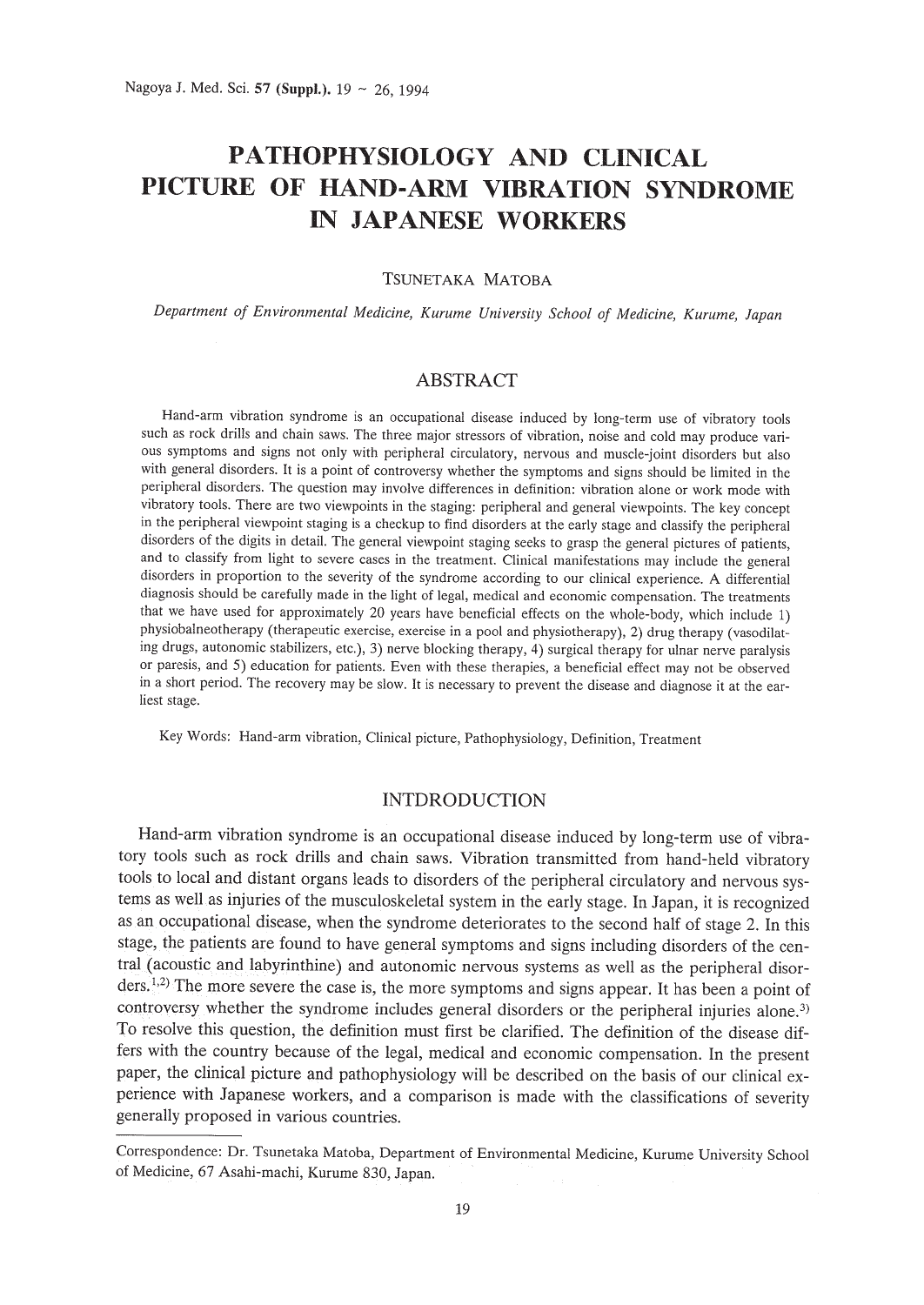### CLINICAL PICTURE

The diagnosis of vibration syndrome has been done by the history takings, physical and laboratory examinations. First of all, we must learn whether a patient works with hand-held vibratory tools for a long-term. The complaints in the early stage include disorders of the peripheral nervous and circulatory systems, and of the muscle-skeletal system. Numbness and cold sense in the fingers and stiff shoulders in the arm occur first. The reduction in muscle strength may also be present. In the second half of stage 2, Raynaud's phenomenon in the fingers happens even in a very hot bath (42-43°C) as well as in cold exposure. Palmar hyperhydrosis as a sign of the autonomic nerve disorders appears even when no work is performed. Ulnar nerve paralysis or paresis occurs in some cases. Headache, insomnia, forgetfulness, irritability, depressive mood, tinnitus, and impotence appear as the stage progresses.<sup>1,2,4)</sup> These complaints should be due to the autonomic and central nervous system disorders, but actually, some of them may be considered to be "symptom-induced symptoms." For example, when muscle pain is persistent, the patient will fall into a depressive mood (Fig. 1).

The symptoms and signs in the syndrome include three major disorders: peripheral circulatory, nervous and muscular disorders, bone-joint system disorders, and the autonomic and central nervous disorders associated with hearing loss, nystagmus and vertigo. The mixed type with three major disorders is observed in 60 to 70% of the patients.

Physical examinations reveal circulatory, nervous and muscle disorders in the fingers and arms. Impairment of sensory perception and tactile discrimination are present, of which extent in the body surface must be examined. Reduction in muscle strength may also be present.

The time course of the peripheral complaints falls into two types (Fig. 2). Type A begins with muscle-joint system disorders, and type B with numbness. The period between the beginning of chain saw operation and the occurrence of Raynaud's phenomenon is not always related to the total hours of usage. However, the older the worker is at the beginning of the usage, the earlier the peripheral disorders occur.

| Stages<br>Symptoms & Signs                         |  |  |
|----------------------------------------------------|--|--|
| Numbness & cold sensation<br>in the fingers & arms |  |  |
| Raynaud's phenomenon<br>in the fingers             |  |  |
| Muscular system disorders                          |  |  |
| Bone-joint system disorders                        |  |  |
| Palmar hyperhidrosis                               |  |  |
| Disorders of ANS & CNS                             |  |  |

#### Fig. 1. Onset of symptoms and signs in each stage

In the second half of stage 2, Raynaud's phenomenon in the fingers and disorders of the central and autonomic nervous systems may appear. The severity is graded into 4 stages according to our criteria.<sup>1)</sup>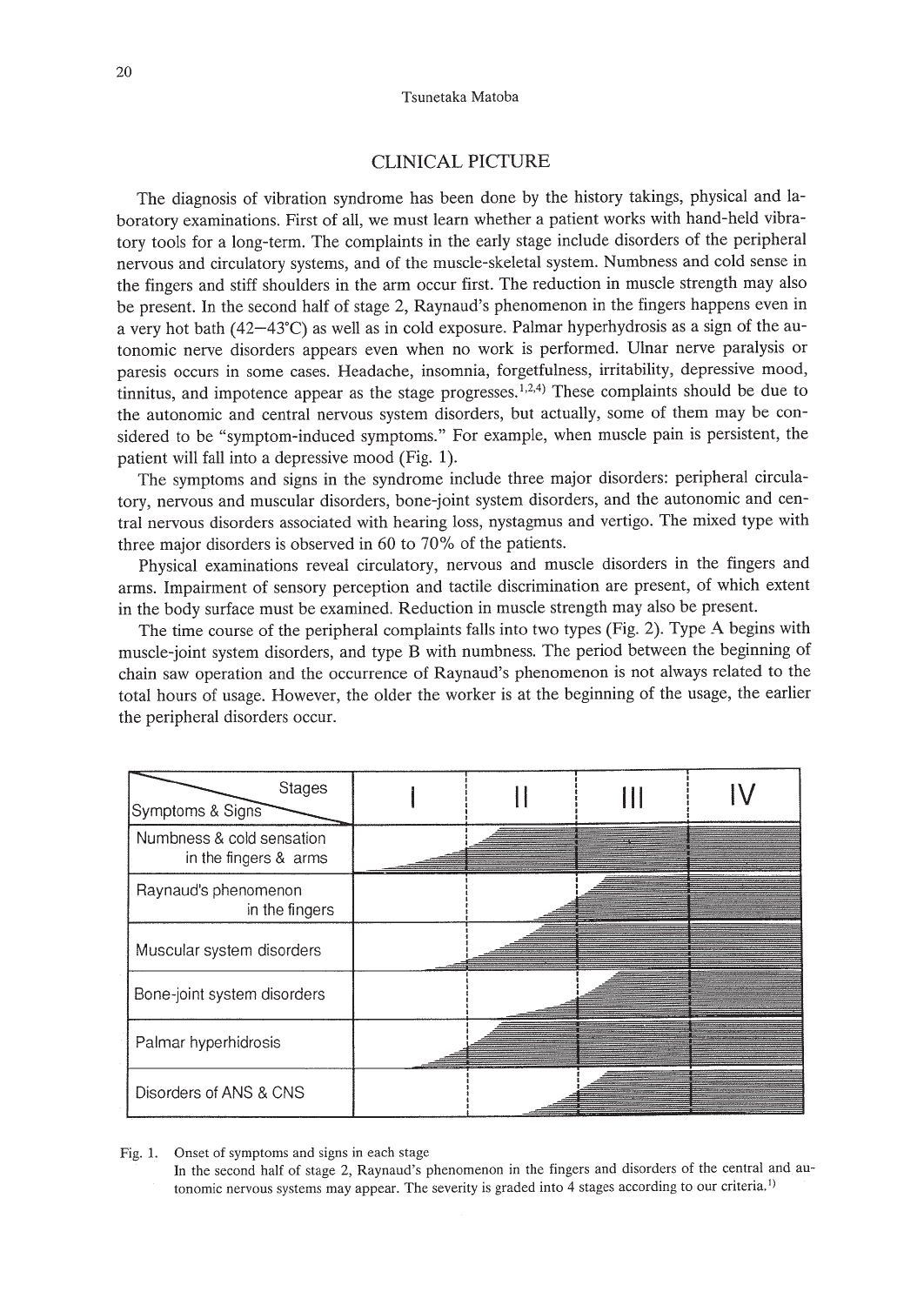

Fig. 2. Time course of peripheral symptoms and signs

The open squares show muscle-joint system disorders, the open rhombuses are numbness, and the closed circles indicate Raynaud's phenomenon. The symptoms and signs first appearing are muscle-joint system disorders. The Arabic numbers and letters surrounded by circles show case numbers. The last symptoms are Raynaud's phenomenon, of which onset is not always related to the total hours of usage and the age at the beginning of the usage. The ages at the beginning of usage in Type A and B are  $39.4 \pm 6.1$  (mean  $\pm$ SD) and  $35.8 \pm 4.5$  years, respectively. The periods from occurrence of numbness to Raynaud's phenomenon in Type A and B are  $5.2 \pm 4.2$  (mean  $\pm$  SD) and  $4.3 \pm 2.4$  years, respectively.

Laboratory examinations are performed in the peripheral nervous function tests for pain and vibration senses, and in the peripheral circulatory function test for the recovery function of skin temperature reduced by immersion in 4°C water. Other examinations include roentogenography of finger joints and elbows, audiometery, electrocardiography, electroencephalography and others. $2$ )

## STAGINGS

There are two typical stagings with different viewpoints, either peripheral or general (Fig. 3). Each viewpoint has a clear principle. The peripheral viewpoint staging is for a checkup to find disorders at the early stage and classify the peripheral disorders of the digits in detail. The general viewpoint staging is for the purpose of treatment to determine the general picture of patients and classify the severity from light to severe cases. In all stagings, the severity is graded by 4 or 5 stages.

First, we attempted to apply Taylor-Pelmear's scale to our patients.<sup>6)</sup> However, we found it impossible because the patients had various symptoms and signs besides blanching, tingling and numbness of the fingers. In particular, Japanese patients had serious disorders in the bone-joint system. Therefore, we proposed a new staging on the basis of bedside observation of patients.<sup>1)</sup> In comparisons of Taylor-Pelmear's staging and ours, the grades of severity in vascular and nervous disorders in the fingers are almost the same. However, our staging includes symptoms other than blanching, tingling and numbness of the fingers.

The Stockholm classification is now internationally adopted. It is graded by Raynaud's phe-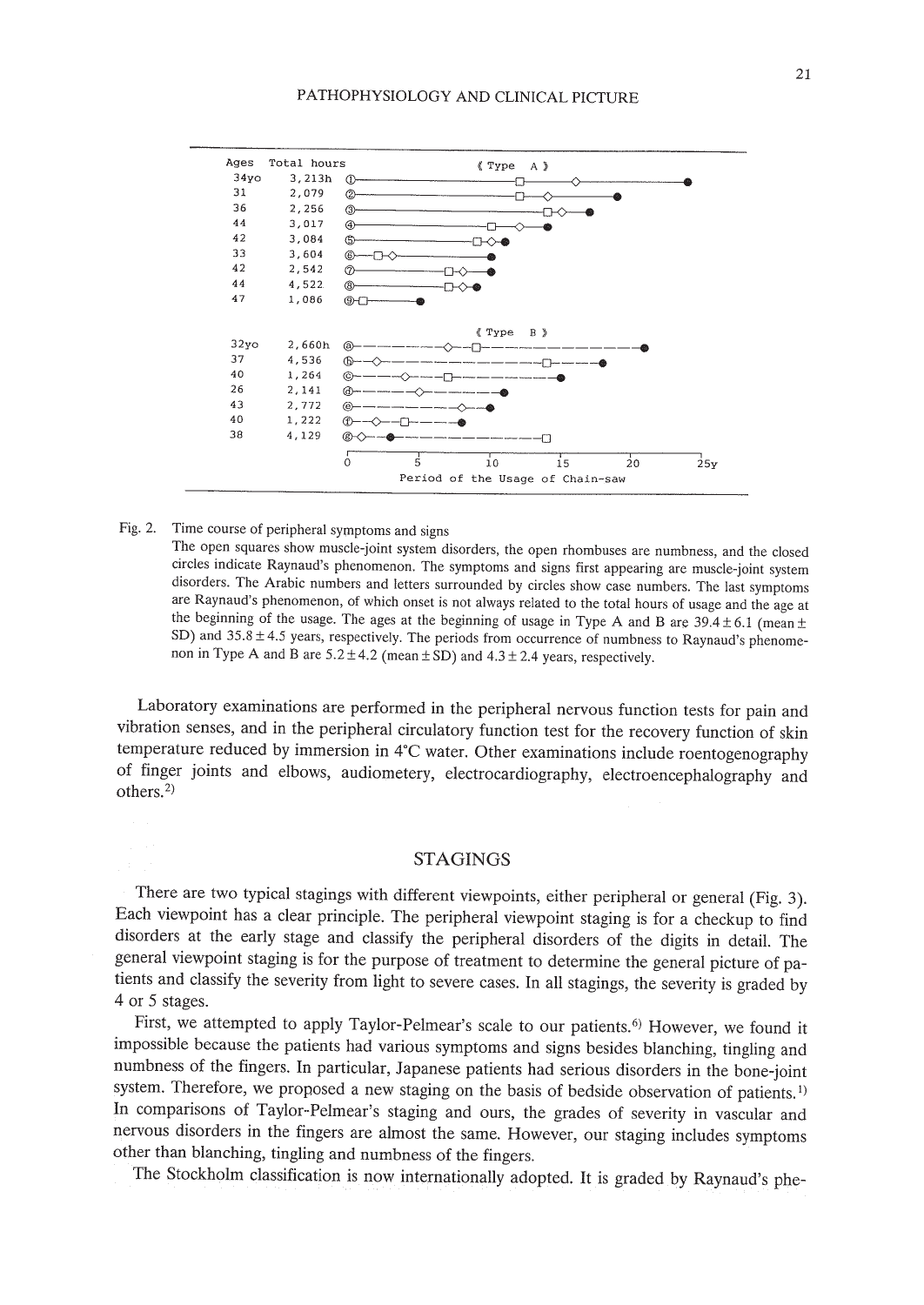#### Tsunetaka Matoba

| Viewpoint | Peripheral Viewpoint                                                                                                                           |            |                                 |            |                                             |        |                                                                                                 | General Viewpoint |   |  |
|-----------|------------------------------------------------------------------------------------------------------------------------------------------------|------------|---------------------------------|------------|---------------------------------------------|--------|-------------------------------------------------------------------------------------------------|-------------------|---|--|
| Principle | * To find disorders in the early stage under the established<br>checkup system.<br>* To classify the peripheral disorders of digits in detail. |            |                                 |            |                                             |        | * To grasp the general<br>pictures of patients.<br>* To classify from light to<br>severe cases. |                   |   |  |
| Scale     | A<br><b>Taylor &amp; Pelmear</b><br>(1974)                                                                                                     |            | B<br><b>Stockholm</b><br>(1987) |            | $\mathsf{C}$<br>Ministry of Labor<br>(1986) |        | Matoba (1975)<br>Forestry Agency (1975)<br>Ministry of Labor (1976)                             |                   |   |  |
| Stage     | $\Omega$<br>0 <sub>T</sub><br>0 N                                                                                                              | V/N<br>V/N | 0 <sub>R</sub>                  | 0 N<br>1 N | $\mathbf{0}$<br>1                           | V. R/N |                                                                                                 | V, R/N            | G |  |
|           | 1                                                                                                                                              | V/N        | 1 R                             | 2 N        |                                             | V, R/N | $\mathbf{I}$                                                                                    | V. R/N            | G |  |
|           | 2                                                                                                                                              | V/N        | 2R                              | 3 N        | $\overline{2}$                              | V. R/N | Ш                                                                                               | V. R/N            | G |  |
|           | 3<br>4                                                                                                                                         | V/N<br>V/N | 3 R<br>4 R                      |            | 3                                           | V. R/N | IV                                                                                              | V, R/N            | G |  |

## Comparisons of STAGINGS

V=vascular disorders; N=nervous disorders; R=Raynaud's phenomenon; G=general disorders

Fig. 3. Comparison of staging in vibration syndrome

There are two viewpoints in the staging, peripheral and general. The former is for a checkup, and the latter for treatment.

nomenon (RP) and neuropathy of the median and ulnar nerves. However, the severity of both disorders is not the same. Why does the peripheral viewpoint staging focus on RP? The prevalence of RP in the population survey differs with sex and race.<sup>7)</sup> The prevalence rate is 2 to 8% in males and 5 to 18% in females. It is 0.5 to 4.0% in Japanese, 2% in Chinese, and 4 to 18% in Western Europeans. Rates are higher in the West than the East; if skin color turns to white, Japanese people are very fearful of the change.

Our classification consists of 4 stages. <sup>l</sup> ) Figure 1 shows the onset of some of the symptoms and signs in each stage. The complaints in the early stage include disorders of the peripheral circulatory and nervous systems, and musculoskeletal disorders. Numbness and cold sense in the fingers and muscle pain in the arm occur first. In the second half of stage 2, Raynaud's phenomenon in the fingers appears. It is recognized as an occupational disease in Japan, when the syndrome deteriorates to the second half of stage 2. Fortunately, we no longer encounter severe cases of stage 4. It is difficult to practicaIIy discriminate the prevalence of symptoms and signs between stage 3 and  $4.2$ ) According to our classification, instead of being not able to see the wood for the trees like a proverb, we could see "the wood," i.e. patients as a whole.

## PATHOPHYSIOLOGY

Workers using hand-held vibratory tools are exposed to 3 major stressors: vibration, noise generated from the machines, and environmental cold. In general, typical levels of tool vibration are more than  $0.316$  m/s<sup>2</sup>, while tool noise levels are generally more than 95 dB (air). ChronicaIIy repeated action of the stressors on the human body may overload and impair not only the peripheral systems but also the central nervous system, including the higher center of the auton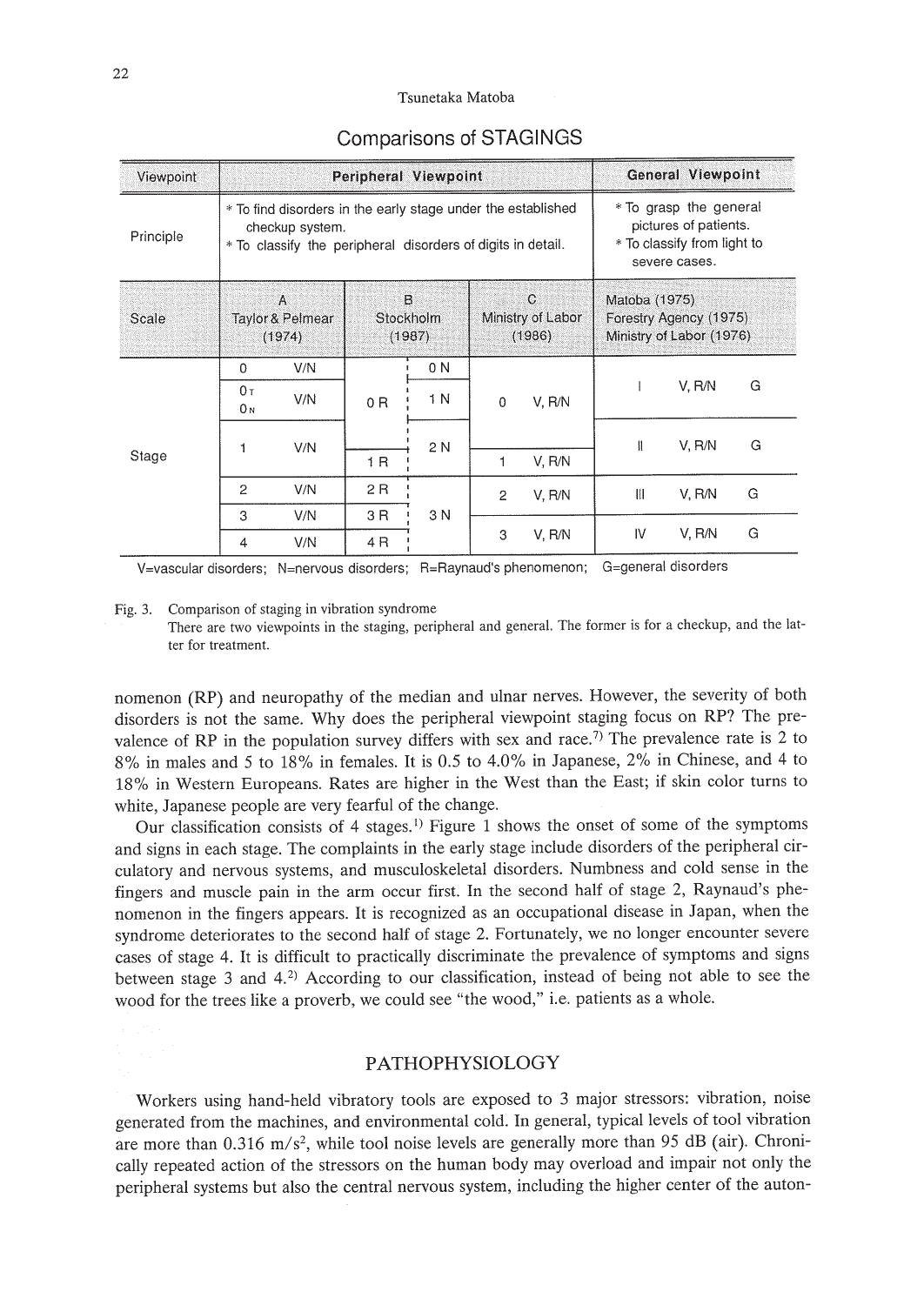omic nervous system, in addition to the acoustic nerves.<sup>4)</sup> In the input overloading state, excitation of the hypothalamus and the limbic lobe in the cortex, where the higher center of the autonomic nervous system exists, results in an increase in circulating catecholamines from the adrenal medulla. This process may result in a very large increase in vasoconstriction and stimulation of the heart, leading to hypoxia and lack of nutrition in the target tissues. The peripheral circulatory and nervous disorders reveal, in particular, Raynaud's phenomenon in the fingers.

Among the cardiovascular manifestations are sinus bradycardia, enlarged heart and increased left ventricular ejection fraction at rest. Blood pressure runs on the low side.<sup>7,8)</sup> These symptoms and signs of the cardiovascular system are similar to those frequently observed in endurance athletes.<sup>9)</sup> Well-trained athletes are adapted to physical training and possess, at rest, sinus bradycardia, cardiomegaly, comparatively lower blood pressure, increased stroke volume and left ventricular ejection fraction, increased cardiac output, and electrocardiographic abnormalities. Thus, it is emphasized that the clinical features of the vibration syndrome can include adaptive responses to the stressors, in addition to direct injuries induced by vibration.

The pathophysiological mechanism of Raynaud's phenomenon in the fingers, one of the typical symptoms and signs of the disease, has not yet been clarified. Raynaud suggested in 1862 that the vasospasm was mediated through central sympathetic nervous impulses.<sup>10)</sup> Contradictory to this, Lewis advanced a theory in 1929 that an attack of Raynaud's phenomenon was produced only by defects in the nerve endings with no role of central sympathetic nervous impulses.<sup>11)</sup> From this controversy, many experimental and clinical data have been presented.

According to our results, we have proposed the pathogenesis of Raynaud's phenomenon due to the habitual use of hand-held vibratory tools<sup>12</sup>): first, three major stressors, vibration, noise and cold, may repeatedly act on the human body, producing histological injuries and ischemia in the vessels. And also these stressors may decrease the modulatory action of the sympathetic nervous system. Under these conditions, the chemical substances for vasoconstriction such as endothelin and thromboxan  $A_2$  could readily be released from the intima of the affected vessels. In the second step, vasospasm of the affected vessels may be provoked by cold exposure, enhancing release of chemical substances from the endothelium. No regulation from the central and local autonomic nervous systems was noted. It is concluded that the vasospasm in vibration syndrome can occur as a result of disorders of the central and local autonomic nervous systems in addition to the histological injuries of the local vessels and nerves.

Although there is a limit to our clinical experience, the autonomic nervous disorders must be functional (Fig. 4). The autonomic nerve tones are functionally increasing in proportion to the stage. In stage 4, however, the tones change to be hyporeactive. However, it will remain a question whether or not there is pathological damage.

According to our bedside observation, patients often complain of palmar hyperhidrosis even when not working. Two weeks after treatment with sulpiride, a dopamine-2 receptor inhibitor in the hypothalamus, sweating reduces or disappears.<sup>4)</sup> Secondly, observing changes of skin temperature in response to auditory stimuli using a thermography, auditory stimuli result in a decrease in skin temperature. The premedication of sulpiride increases blood flows due to inhibition of the hypothalamus. On the contrary, the excitation of the brain by L-DOPA leads to hyperreactivity to the stimuli.<sup>13)</sup> Thirdly, vibration to one hand evokes the reaction of the other hand. Pretreatment with sulpiride, however, suppresses the response. These findings suggest normalization of the hyperreactive state in the hypothalamus. Fourthly, the prevalence of Raynaud's phenomenon (RP) correlates with the level of autonomic nerve activity. The highest incidence of RP is observed in the hyporeactive state, and the lowest in the normal reactive state.<sup>12)</sup> Fifth, changes of blood flow to mechanically and thermally induced pain are markedly different in patients with vibration-induced white finger and the controls. These patients have no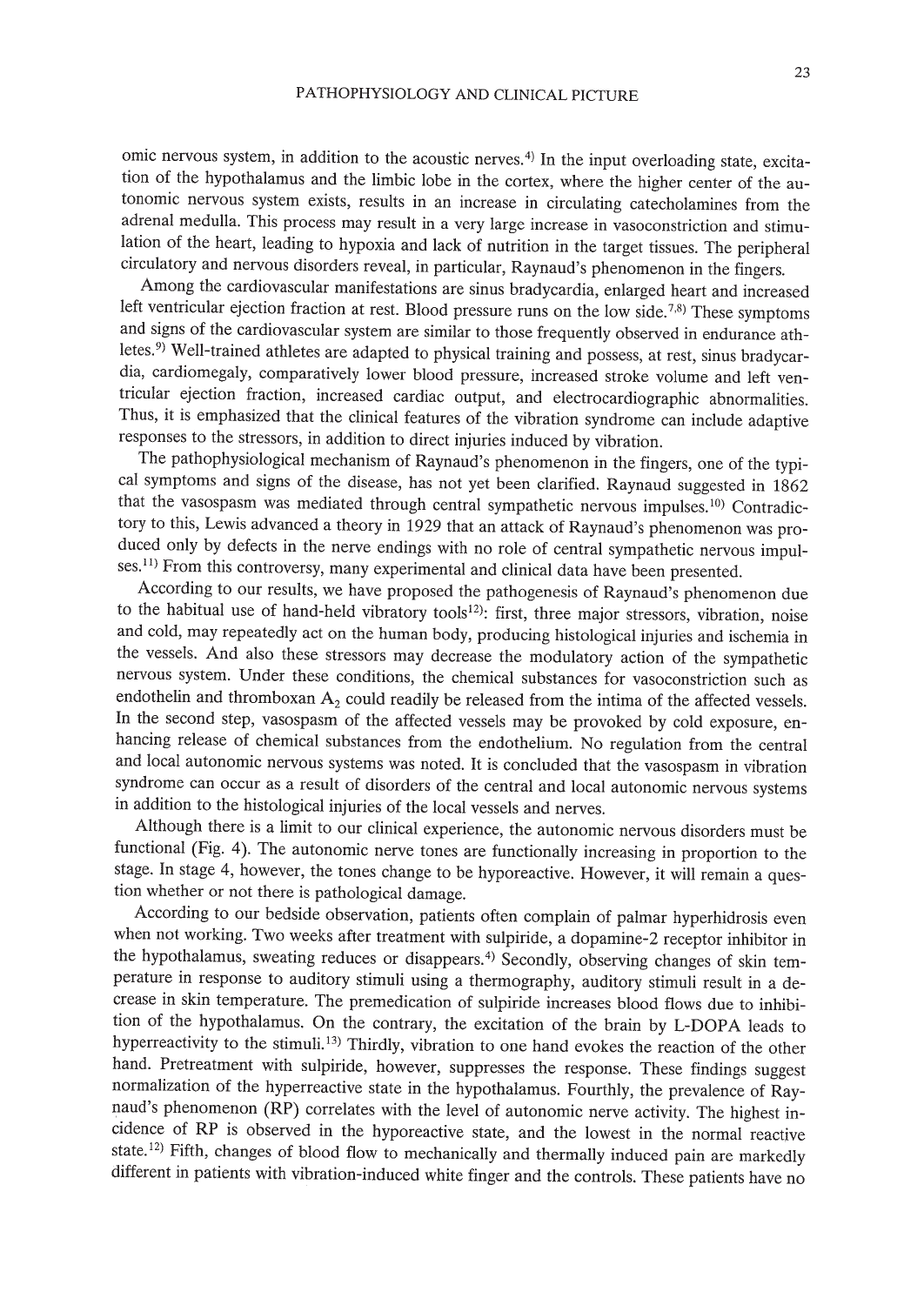#### Tsunetaka Matoba

or weak vasoconstriction in response to the stimuli. 14) Thus, sympathetic vasoconstriction nerves or receptors are affected in vibration syndrome. It is natural to include central and local sympathetic nervous dysfunction.



Fig. 4. Schematic representation of the level of autonomic nerve tone in each stage The level of the autonomic nerve tones tends to become hyperreactive in proportion to the stage. In the second half of stage 3, however, the level declines so as to be hyporeactive in stage 4.

## DEFINITION

The definition of the syndrome is different in terms of varying conditions of the countries because of the legal, medical and economic compensation. The Ministry of Labor in Japan defined the disease entity in 1977.

Vibration syndrome is an occupational disease in workers who are exposed to vibration due to the usage of vibratory tools such as jack hammers, pneumatic hammers, and chain saws. The following items must be satisfied for requirement of treatment:

- 1. The disease is caused by habitual use of vibratory tools for one year or more.
- 2. The disease includes at least one of the following items (2.1 or 2.2):
	- 2.1 Subjective symptoms such as numbness, pain, cold, stiffness, etc. occur intermittently or continuously in the upper extremity such as fingers and arms. One marked finding or all in the following items should be included.
		- 2.1.1 Peripheral circulatory disorders in the upper extremity such as fingers and arms.
		- 2.1.2 Peripheral nervous disorders in the upper extremity such as fingers and arms.

2.1.3 Motor function disturbances due to the disorders of bones, joints, muscles, tendons, etc. in the upper extremity such as fingers and arms.

2.2 Raynaud's phenomenon appears in the fingers.

Thinking of the outcomes of our bedside observation, this definition of the disease entity is reasonable for an occupational disease. According to this definition, the syndrome entity as an occupational disease must be defined as a disorder elicited by the mode of work with hand-held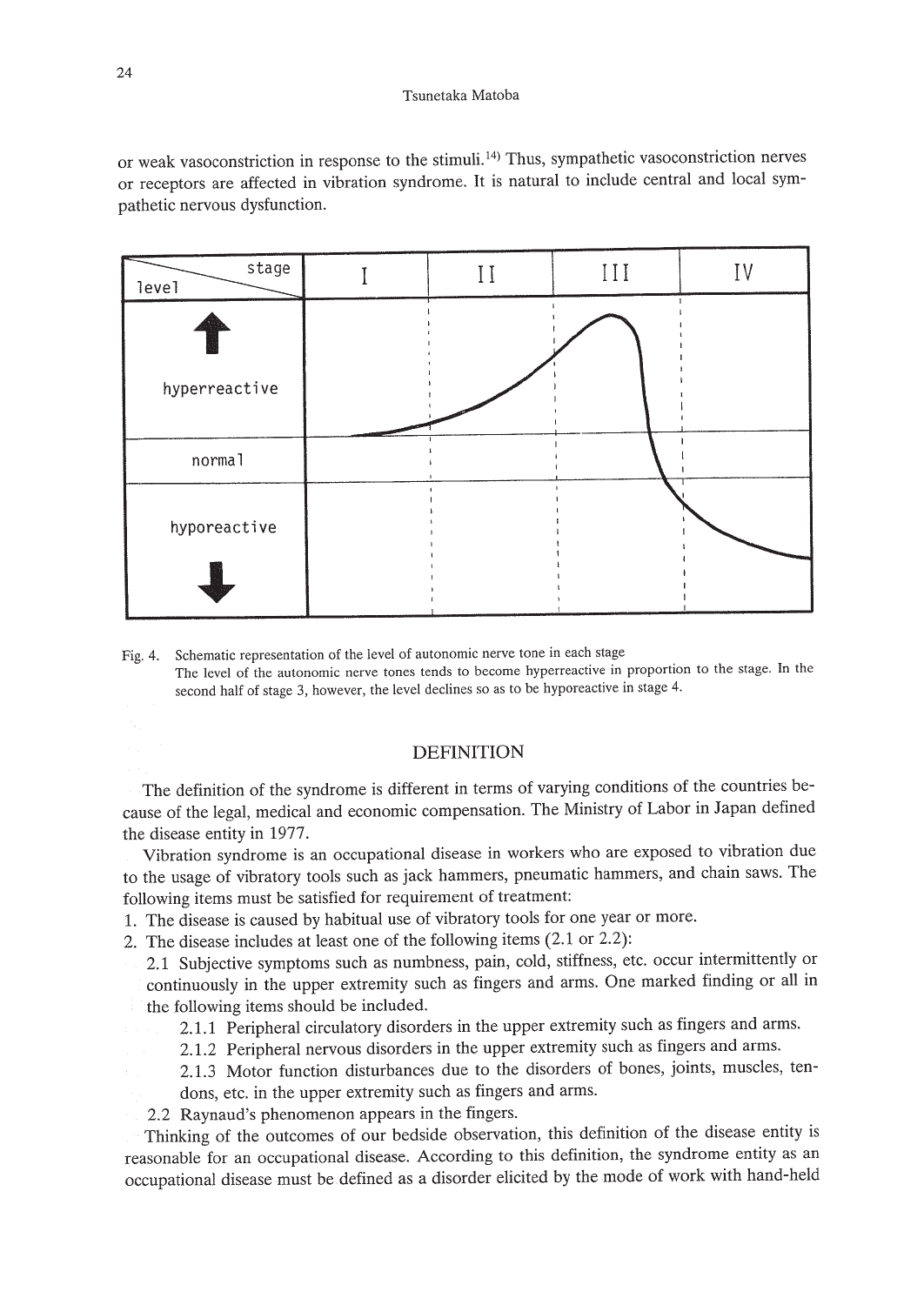vibratory tools, although some investigators have emphasized the vibration alone.<sup>3)</sup> Thus, the genesis includes vibration, noise, cold, ergonomic and biodynamic conditions, and emotional stress in work.<sup>4)</sup> It should not be restricted to vibration alone.

# TREATMENT AND PROGNOSIS

Treatments for vibration syndrome that we have used for approximately 20 years are as fol $lows.<sup>15</sup>$ 

Physiobalneotherapy is the key treatment for the syndrome. It affects the whole body and leads to an improvement of the circulatory, nervous, and motor disorders due to an enhancement of blood flow in the injured tissues. When the therapeutic exercise and exercise in a pool (water temperature 38 to 40°C) are done in a group, the therapy exerts a psychologically favorable influence on the patients. During physiobalneotherapy, therapeutic exercises and exercises in a pool are provided for all patients. The efficacy of the treatment in a double blind controlled trial for six weeks showed the improvement rates for the subjective symptoms and the laboratory examinations were 40 and 33%, respectively, for the group receiving physiobalneotherapy and 83 and 63%, respectively, for the group undergoing physiobalneotherapy and drug therapy.<sup>16)</sup>

The other therapies, drug therapy (vasodilating drugs, autonomic stabilizers, anti-inflammatory analgesic drugs, etc.), nerve blocking therapy for tinnitus and surgical therapy for ulnar nerve paralysis or paresis, are selected according to the patients' symptoms and signs. Drug therapy may accelerate the effects of physiobalneotherapy. The improvement rate with drug therapy ranged between 50 and 80%. As the disease becomes more severe, the drug therapy increases. When such therapy is continued for long periods, patients and their wives take an education program providing information on the pathophysiology of the syndrome, the importance of therapy, and the general management of daily life.

The prognosis following comprehensive therapy in the hospital was "good" for 13%, "good with therapy" for 63%, "fair with therapy" for 15%, and "poor despite therapy" for 9% of the patients during the five to seven years of follow-up.<sup>17)</sup>

### **CONCLUSION**

Hand-arm vibration syndrome should be diagnosed as the disease entity with general disorders induced by the mode of work using vibratory tools. Therefore, the genesis involves vibration, noise, cold, ergonomic and biodynamic conditions, and emotional stress in work. The symptoms and signs include disorders of the central and autonomic nervous systems as well as of the peripheral circulatory, nervous and muscular systems. Treatments persisted for a longterm are for the whole body. The protracted course of treatments for the disease suggests the need for early diagnosis and treatment.

#### **REFERENCES**

- 1) Matoba, T., Kusumoto, H. and Takamatsu, M.: A new criterion of the severity of the vibration disease. *lpn. l. Ind. Health,* 17,211-214 (1975).
- 2) Matoba, T., Kusumoto, H., Mizuki, Y., Kuwahara, H., Inanaga, K. and Takamatsu, M.: Clinical features and laboratory findings of vibration disease: a review of 300 cases. *Tohoku J. exp. Med.*, 123, 57-65 (1977).
- 3) Dupuis, H. and Gemne, G.: Hand-arm vibration and the central nervous system. Report for an international symposium. *Int. Arch. Occup. Environ. Health,* 55, 185-199 (1985).